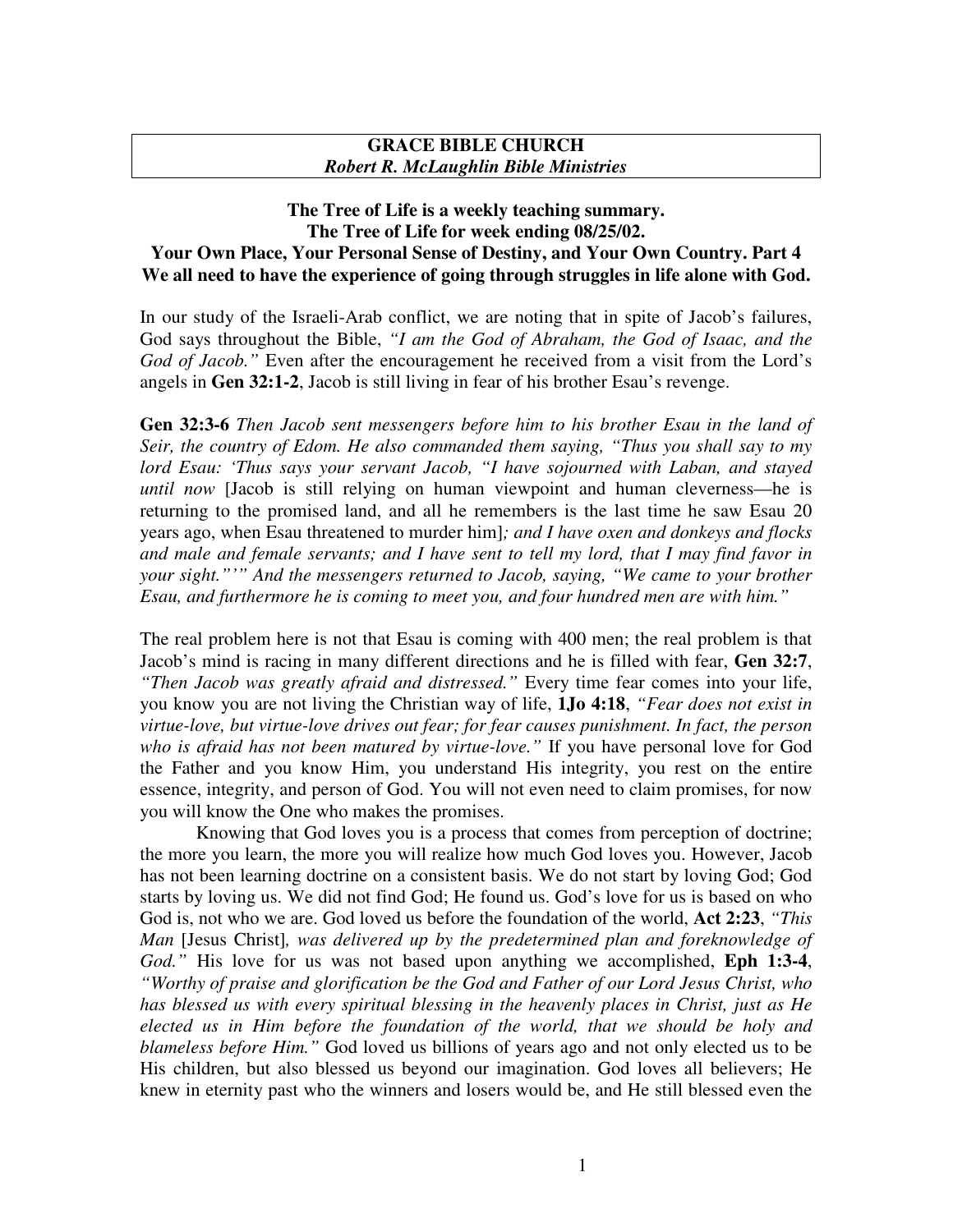worst of believers. Both winners and losers have an eternal escrow savings account, equal privilege and equal opportunity, and **the perfect righteousness of God** given to them at the moment of salvation, and God's loves His righteousness, **Psa 11:7, 33:5**. God blesses us, keeps us alive, and gives us all a measure of prosperity, from His love to His righteousness in us. As believers we possess His righteousness, and therefore His justice is free to love us **forever** with an impersonal, unconditional love, **Rom 8:38-39**. This sets the believer free from guilt, worry, condemnation, and self-introspection.

These weaknesses of Jacob are pointed out to us by God the Holy Spirit so that we will be encouraged to keep going, in spite of our own shortcomings. Fear ranges from uneasiness to a total insecurity in life. Certainly there are always going to be future disasters just as there have been past historical disasters, but the believer with doctrine is a survivor. If you have no confidence in God, you, like Jacob, will have constant fears tormenting you.

We may need to ask ourselves the questions, "Do I entertain fear in my life?"... "Am I frightened by what the future holds?" Fear is used very effectively by Satan to confuse and blind the human race. In the Christian life, there is no reason for ever being frightened. Fear is a mental attitude sin, **1Sa 17:24-26**, **Rom 14:23**, *"Whatever is not from faith is sin."* Fear is a sign of backsliding, or going "absent without leave" in the Christian life, **1Sa 18:12,29, 21:12**. Fear can result in sickness and depression, **Gen 21:17**, and even suicide, **1Ki 19:4**.

Causes of fear in the Bible are as follows:

- Rejection of Bible doctrine, **Psa 53:5**, *"The fool rejects doctrine and is in great fear where there is no fear."*
- Worrying about the details of life, **Mat 10:29-31**, *"'Therefore do not fear; you are of more value than many sparrows.'"*
- Breakdown in the mentality of the soul over the pressures of life, **Luk 21:26**, *"'Men will be fainting from fear and the expectation of the things which are coming upon the world; for the powers of the heavens will be shaken.'"*
- Fear of what others might say or do, especially when witnessing for Christ, **Joh 7:13**.
- Fear of death. Satan uses this fear to keep people in bondage their entire lives, **Heb 2:15**.
- Fear of rejection. In **Gal 2:12**, Peter feared being rejected by the Jews so he separated from his Gentile brethren.
- Fear of old age. In **Ecc 12:1-8**, fears and phobias haunt the elderly because they have reached old age without memory of their Creator.
- Fearing the "floods," or antagonism, of ungodly men, **Psa 18:4**.

Fear is not part of God's plan, **Deu 31:8**, **Isa 41:10**, **2Ti 1:7**, *"For God has not given us a lifestyle of fear, but of power and love and of sound judgment."* Fear then, is total disorientation to the plan of God and destroys any personal sense of destiny. The absence of fear is a part of the relaxed mental attitude that believers with doctrine enjoy. We see this in Moses, **Heb 11:27**, *"By means of doctrine resident in the soul, Moses left Egypt, not fearing the wrath of the king; for he endured, as seeing Him who is unseen."* Moses knew the principle of **Heb 13:6**, *"The Lord is my helper and I will not fear what man may do to me."* Therefore, courage, the absence of fear, is a sign of spiritual growth, **Psa 56:3-4**. Promise after promise, line upon line, precept upon precept, in God's Word are designed to give the believer confidence toward God, and therefore freedom from fear.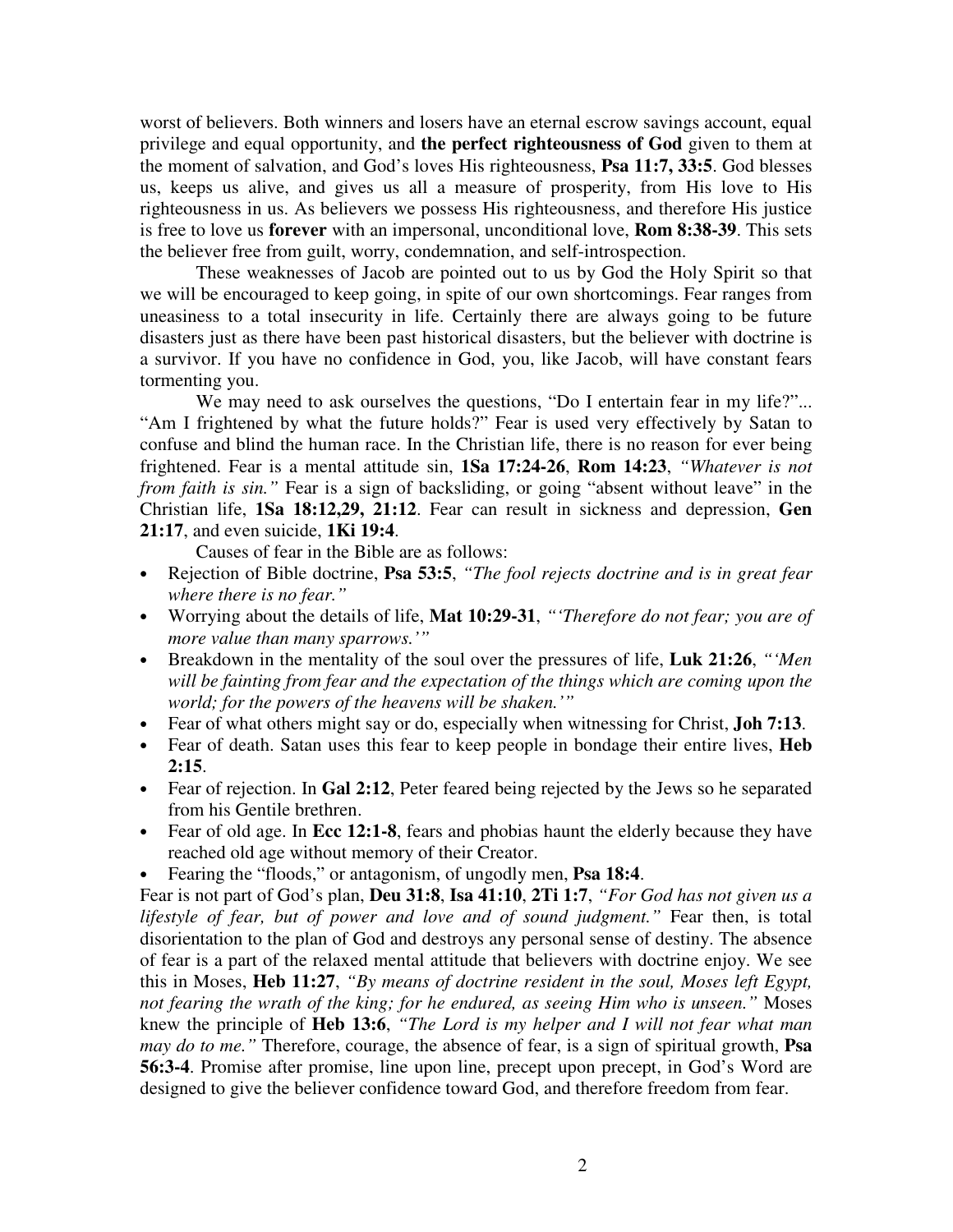On the other hand, fear can also drive us to the Lord. In **Gen 32:9-12**, fear of Esau drove Jacob to humble himself and seek God. In **Luk 8:50**, fear of his child dying drove a man to seek the Lord. In **Mat 8:26**, fear drove the disciples to run to the Lord and wake Him up. As **Psa 34:4** says, *"I sought the Lord, and He answered me, and delivered me from all my fears."*

Fear is such a serious sin because it is a lack of trust and respect toward God. We see this fear in Jacob in **Gen 32:7-8**, *"Then Jacob was extremely frightened and filled with mental anguish* [and in this state of mind, he resorts to a desperate, foolish, human plan]*; and he divided the people who were with him, and the flocks and the herds and the camels, into two companies; for he said, 'If Esau comes to the one company and attacks it, then the company which is left will escape.'"* By this time, Esau has no intentions of seeking revenge; it is merely the *imagination* of Jacob's evil heart. In **Gen 32:9-13**, *"And Jacob said, 'O God of my father Abraham and God of my father Isaac, O Lord, who didst say to me, "Return to your country and to your relatives, and I will prosper you," I am unworthy of all the lovingkindness and of all the faithfulness which Thou hast shown to Thy servant; for with my staff only I crossed this Jordan, and now I have become two companies. Deliver me, I pray, from the hand of my brother, from the hand of Esau; for I fear him, lest he come and attack me, the mothers with the children. For Thou didst say, "I will surely prosper you, and make your descendants as the sand of the sea, which cannot be numbered for multitude."' So he spent the night there. Then he selected from what he had with him a present for his brother Esau."* First he prays to the Lord to deliver him, then he gets right back up from his prayer and falls back on human solutions. **Gen 32:14-20** continues, *"...Two hundred female goats and twenty male goats, two hundred ewes and twenty rams, thirty milking camels and their colts, forty cows and ten bulls, twenty female donkeys and ten male donkeys. And he delivered them into the hand of his servants, every drove by itself, and said to his servants, 'Pass on before me, and put a space between droves.' And he commanded the one in front, saying, 'When my brother Esau meets you and asks you, saying, "To whom do you belong, and where are you going, and to whom do these animals in front of you belong?" then you shall say, "These belong to your servant Jacob; it is a present sent to my lord Esau. And behold, he also is behind us."' Then he commanded also the second and the third, and all those who followed the droves, saying, 'After this manner you shall speak to Esau when you find him; and you shall say, "Behold, your servant Jacob also is behind us."' For he said, 'I will appease him with the present that goes before me. Then afterward I will see his face; perhaps he will accept me.'"*

Jacob is operating as a coward, afraid of what a man can do to him. Many of us take our problems and needs to the Lord in prayer. We ask Him for help and then we turn around and come up with human viewpoint solutions. We finish praying and then throw the burden right back on our own back. The real problem is that we do not completely believe Him and trust Him as we should. Instead of entrusting the reconciliation of himself and his brother to the Lord, Jacob took it upon himself to appease Esau.

- In verses 3-8, he devises a plan to appease Esau. He sends lavish presents to Esau in an attempt to secure his good will.
- In verse 9-12, he goes to God in prayer and asks for the Lord to help him.
- In verses 13-20, he develops another plan and totally ignores his own prayer.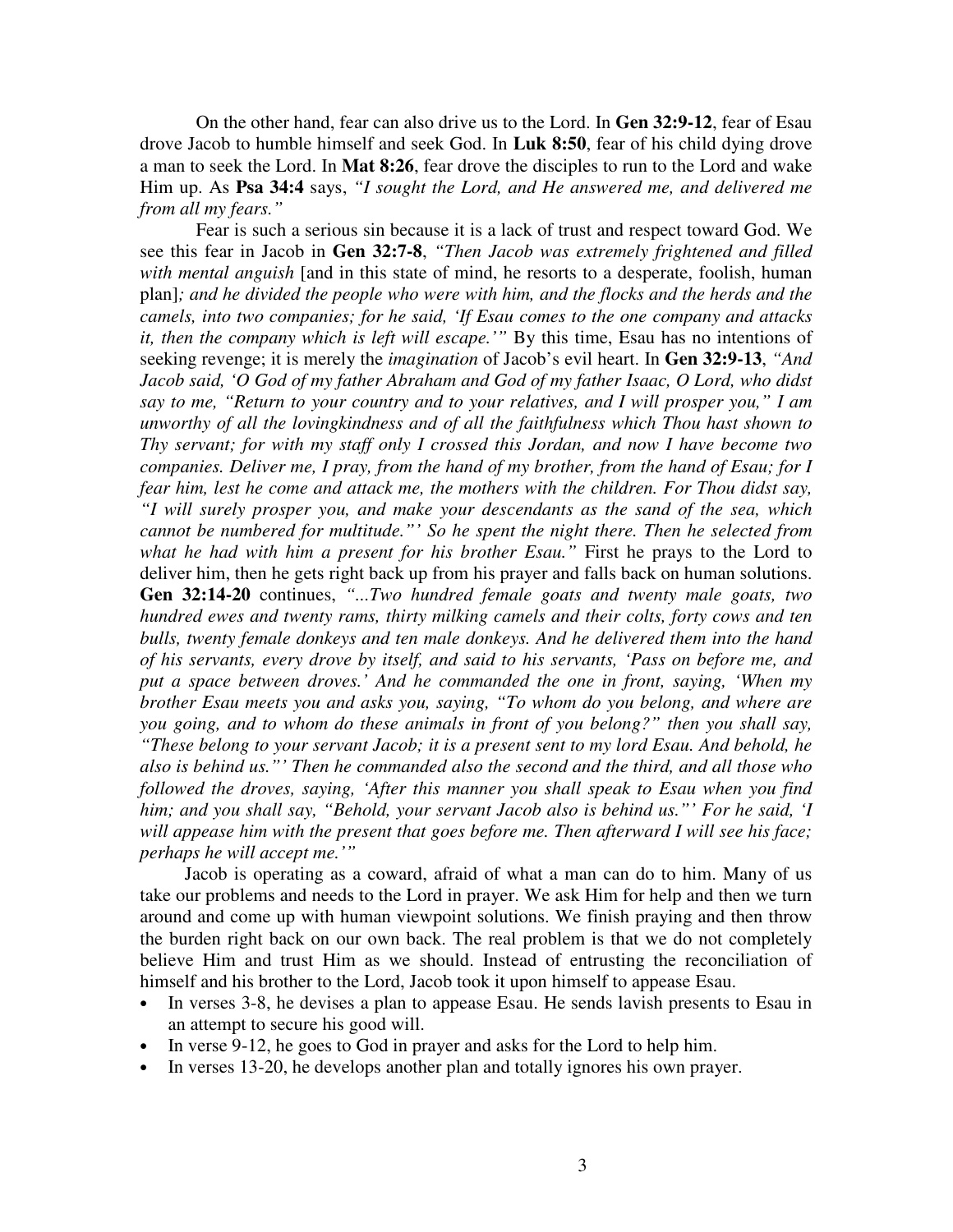Jacob arranged his families, his possessions, and his fighting men to the best possible advantage, prepared to put up a good fight or flee if it became necessary. While Jacob is a believer and back in the will of God, he is still reversionistic in his thinking.

- 1. Any solution you have to your problems apart from doctrine is a manifestation of both arrogance and irrationality.
- 2. Divine solutions are the only solutions, and human solutions are no solutions. Human solutions may hold off the problem temporarily, but they will not solve the problem permanently.
- 3. Fear sees the problem; a personal sense of destiny sees the solution.
- 4. Since problem solving is a major function of the spiritual life of the Church, all divine solutions come from the problem-solving devices in the believer's own soul.
- 5. As believers we were designed to be spiritually independent of human solutions in life.

In **Gen 32:22**, Jacob has turned from faith to unbelief, from prayer to scheming, from God to his own fleshly devises. Remember that he has just run from his uncle Laban, and he is on his way to the promised land, and now he is fearing his brother Esau.

Before he even saw Esau, Jacob met someone else he could not handle. Because he was a liar, cheat, and deceiver who was constantly at odds with other men, he had developed a strong physical body. He loved to wrestle because it involved being clever and tricking the opponent. On his way to meet Esau, he stopped at a place called Jabbok, and there he was challenged to a wrestling match. In this match he was not only beaten up badly, but he ended up with a limp for the rest of his life. However, even though he lost, this wrestling match did great things for Jacob as a believer. Since he was such a great wrestler, he assumed that there was no one else better, and he had some pride that needed to be removed. For the first time in the book of Genesis, Jacob was unable to defeat an opponent. Jacob learned the hard way that the Lord Jesus Christ could always out-wrestle him. His opponent was none other then the Lord Jesus Christ, and He gave Jacob a body-slam that made him limp for life. It was not a man that fought with Jacob, nor was it an angel; it was our Lord Himself. For the first time in Jacob's life, he could neither think nor fight his way out of a jam. His real battle is with God, not with Esau. He must make things right with God before he can face Esau and make things right with him.

Jacob's story continues in **Gen 32:22-24**, *"Now he arose that same night and took his two wives and his two concubines and his eleven children, and crossed the ford of the Jabbok. And he took them and sent them across the stream. And he sent across whatever he had. Then Jacob was left alone, and a man wrestled with him until daybreak."* It is not until Jacob is *left alone* with the Lord that his name is changed to *Israel*, a "prince with God." In fact, we all need to have that experience of going through struggles in life alone with God. It is a part of becoming spiritually self-sustained. To be left alone with God is the only true way of arriving at an accurate knowledge of ourselves and our ways. No matter what we may think about ourselves, or what others may think about us, the real question is, "What does God think about us?" The answer to this question can only be learned when we are left alone with Him. Jacob had arranged everything for meeting and pleasing his brother Esau, however, the Lord is going to intervene and reveal some very serious problems that Jacob has. To learn these lessons, Jacob must be humbled; He must be stripped of his own strength, and even given a permanent limp.